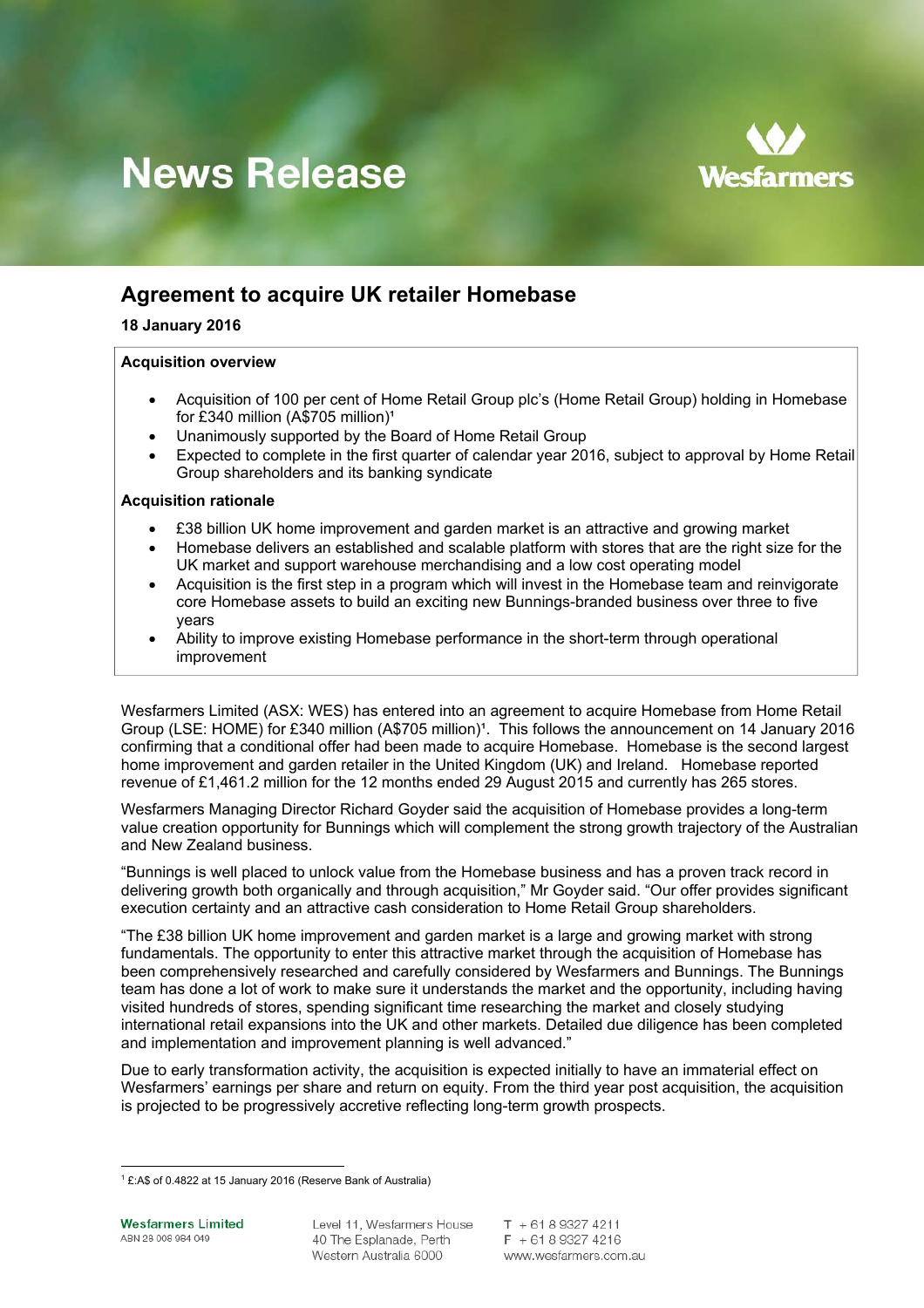### **Wesfarmers Limited** page 2 of 4

"Homebase has an established and scalable store platform with strong representation in high density areas," Mr Gillam said. "The stores are well-sized for the UK market and support warehouse merchandising and a low cost operating model.

"The acquisition is the first step in building a further growth platform for Bunnings with additional planned investment of approximately £500 million  $(A$1,037$  million)<sup>1</sup> in the Homebase team and assets to build a new Bunnings-branded business over three to five years. We will combine essential local elements with the best of Bunnings to bring customers in the UK and Ireland an exciting new home improvement and garden offer."

# **Management structure**

Following completion, a new management structure will be put in place at Bunnings to drive continued strong performance in the existing operations and effectively implement the Homebase acquisition plans. John Gillam will be Chief Executive Officer of Bunnings, with management teams established in the two distinct operational regions. Key leadership appointments within the new Bunnings structure include:

# Bunnings Australia and New Zealand

- Mike Schneider, Managing Director (currently Director of Store Operations)
- Clive Duncan, Chief Operating Officer (currently Director of Merchandising & Store Development)
- Justin Williams, Chief Financial Officer (currently General Manager Information Technology & Financial Services)

# Bunnings UK and Ireland

- Peter (PJ) Davis, Managing Director (currently Chief Operating Officer)
- Rodney Boys, Finance Director (currently Chief Financial Officer)

# **Transaction funding, approval and timetable**

The acquisition will be funded by new GBP-denominated debt facilities. Rating agencies Standard & Poor's and Moody's Investors Service have been updated on the transaction. Whilst no change is expected to the Group's existing credit ratings (A- and A3 level respectively), the anticipated short-term impact on credit metrics may result in a change to the Group's outlook.

The acquisition is subject to approval by Home Retail Group shareholders under the UK Financial Conduct Authority's Listing Rules for Class 1 transactions. The Board of Home Retail Group has unanimously recommended the transaction to shareholders. Subject to the approval of Home Retail Group shareholders and its banking syndicate, transaction completion is expected by the end of the first quarter of calendar year 2016.

Lazard is acting as Wesfarmers' financial advisor.

# **Analyst briefing**

An analyst briefing will be held at 7:30am AWST / 10:30am AEDT on Monday 18 January 2016. This briefing will be webcast and accessible via the Wesfarmers website at www.wesfarmers.com.au.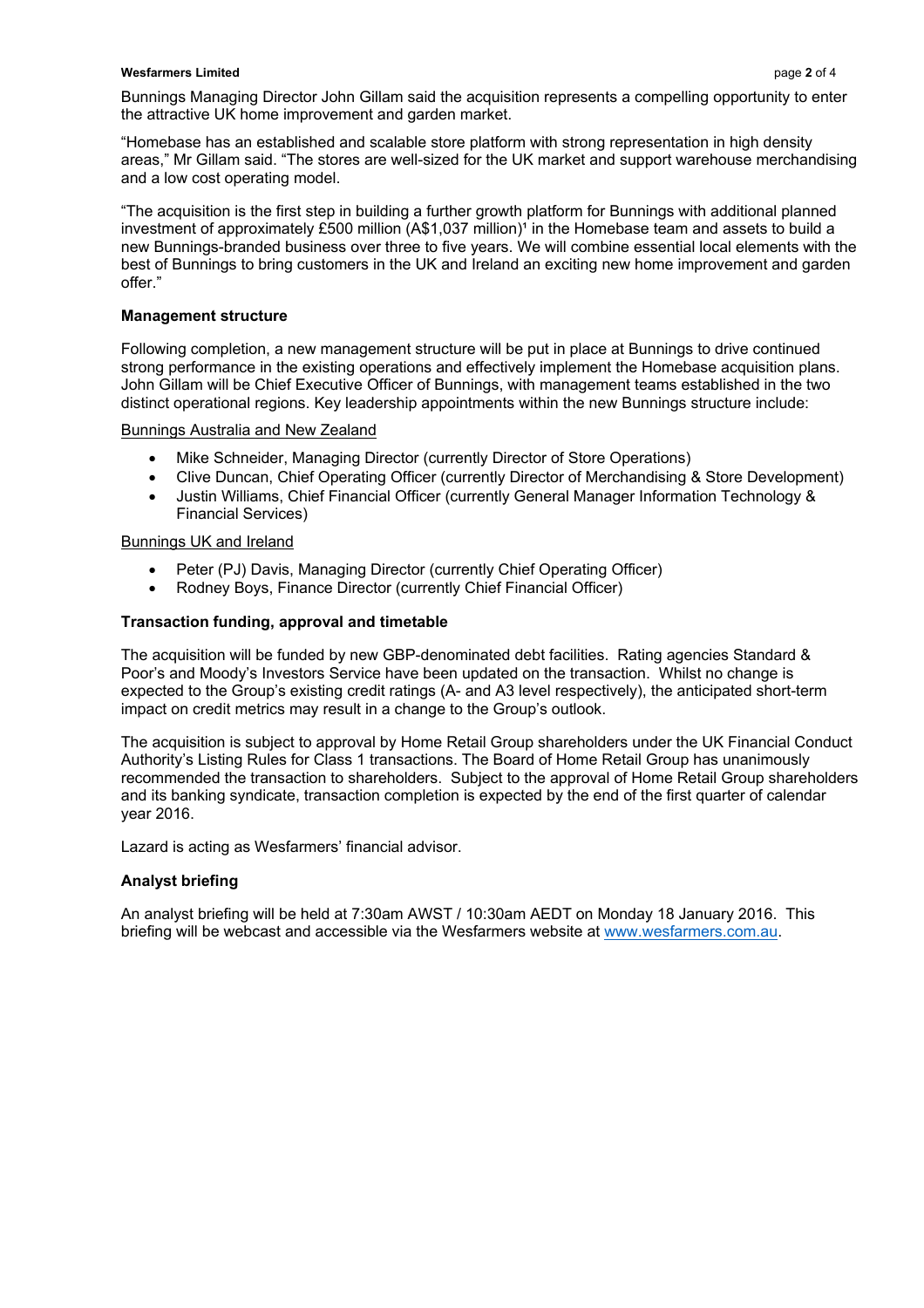# **For more information:**

Mark Scatena **Cathy Bolt** Cathy Bolt General Manager, Investor Relations Media and External Affairs Manager (+61) 8 9327 4416 or (+61) 439 979 398 (+61) 8 9327 4423 or (+61) 417 813 804 mscatena@wesfarmers.com.au cbolt@wesfarmers.com.au

Philip Gawith **Kate Inverarity** 

# **Investors Investors Media - Wesfarmers**

### UK Media **Media - Bunnings Media - Bunnings**

Managing Partner, Teneo Strategy Partner, Nightingale Communications +44 (0)20 7240 2486 (+61) 3 9670 4373 or (+61) 413 163 020 philip.gawith@teneostrategy.com kate@nightingalecommunications.com.au

Lazard & Co., Limited, which is authorised and regulated by the Financial Conduct Authority in the United Kingdom, is acting exclusively for Wesfarmers and for no one else in connection with the Transaction and will not be responsible to anyone other than Wesfarmers for providing the protections afforded to its clients or for providing advice in connection with the Transaction. Neither Lazard & Co., Limited nor any of its affiliates owes or accepts any duty, liability or responsibility whatsoever (whether direct or indirect, whether in contract, in tort, under statute or otherwise) to any person who is not a client of Lazard & Co., Limited in connection with this announcement, any statement contained herein, the Transaction or otherwise.